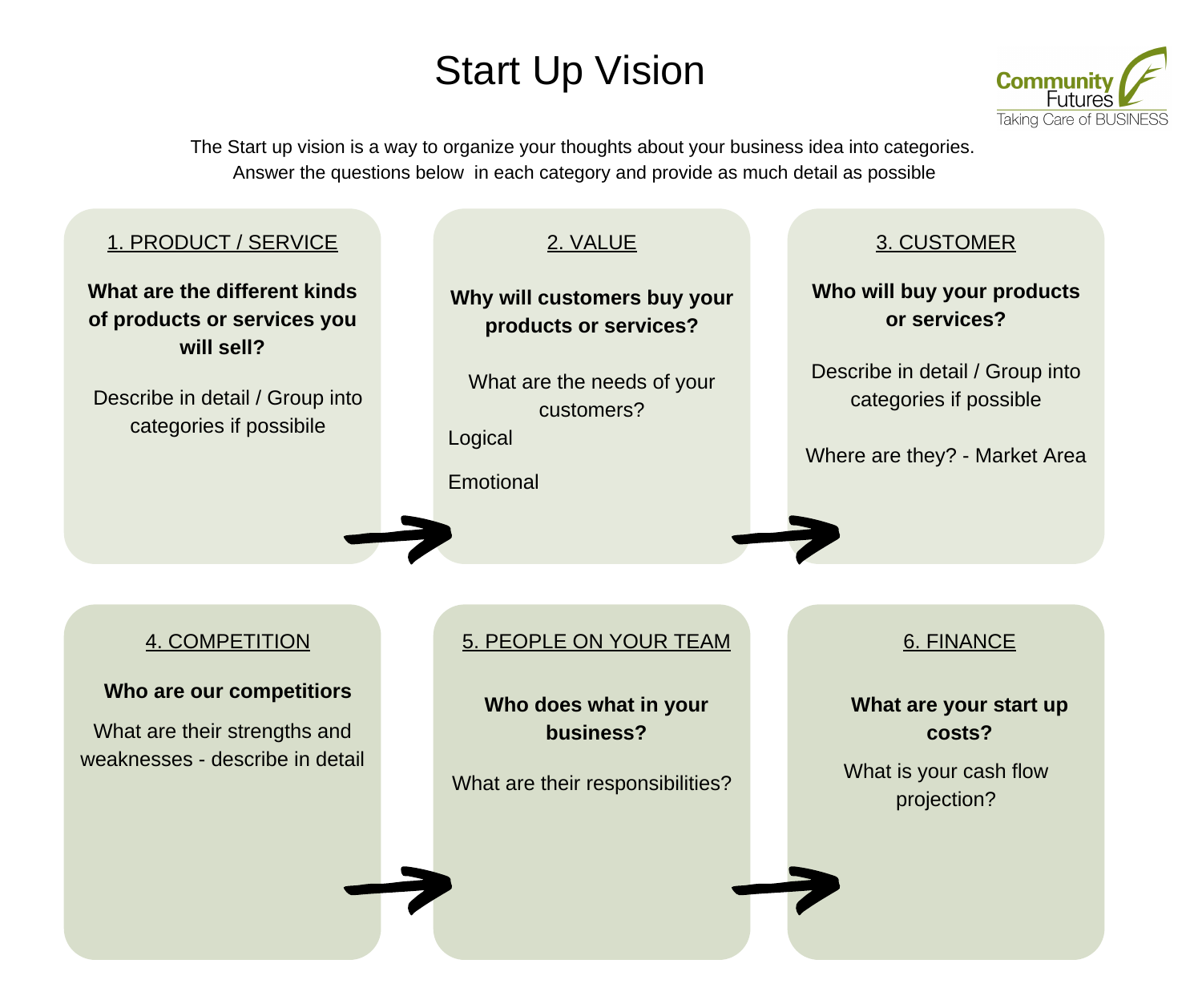## Start Up Vision



The Start up vision is a way to organize your thoughts about your business idea into categories. Answer the questions below in each category and provide as much detail as possible

| 1. PRODUCT / SERVICE | 2. VALUE | 3. CUSTOMER |
|----------------------|----------|-------------|
|                      |          |             |
|                      |          |             |
|                      |          |             |
|                      |          |             |
|                      |          |             |
|                      |          |             |
|                      |          |             |
|                      |          |             |
|                      |          |             |
|                      |          |             |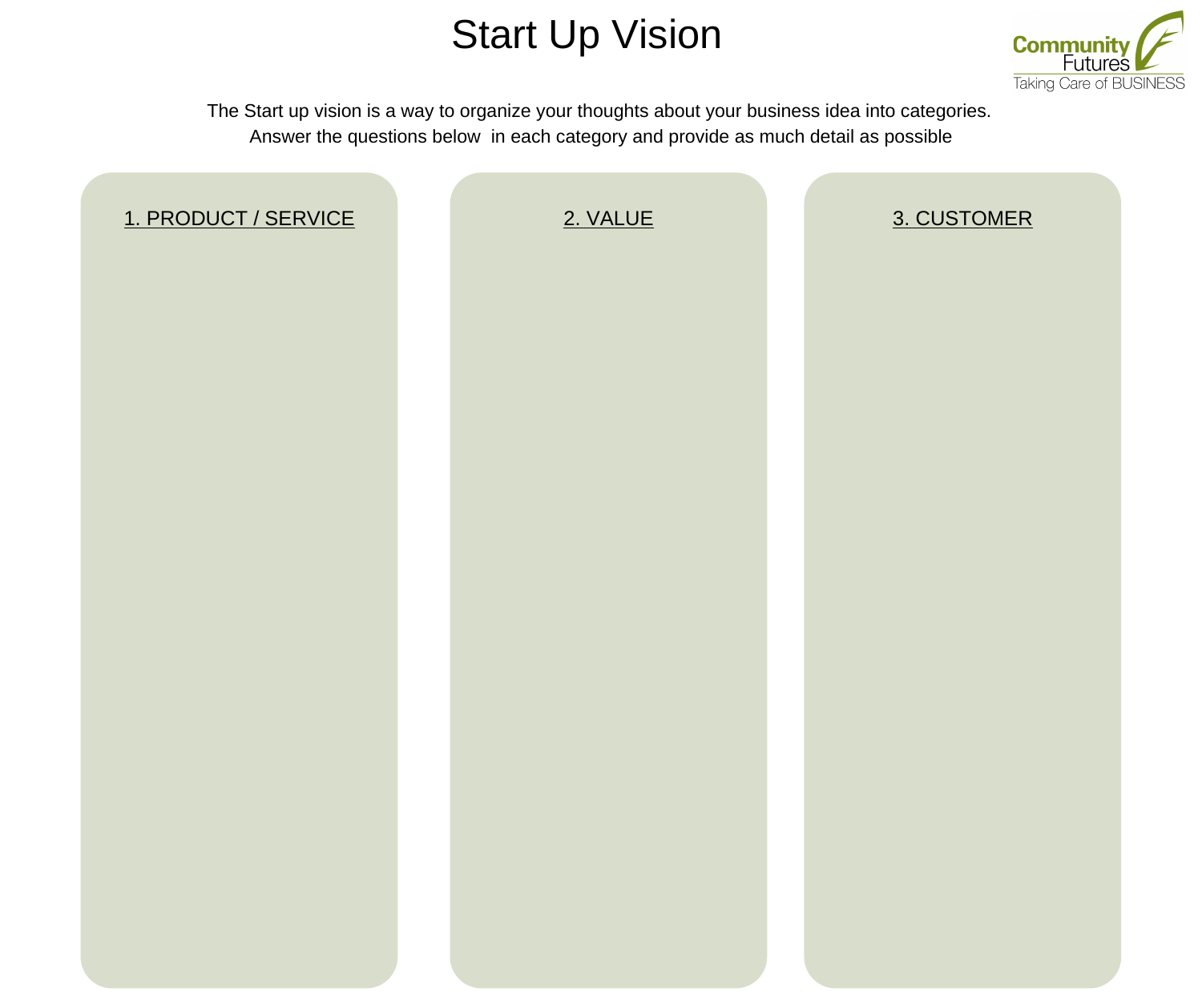## Start Up Vision

 $\sim$ CONTIINUED  $\sim$